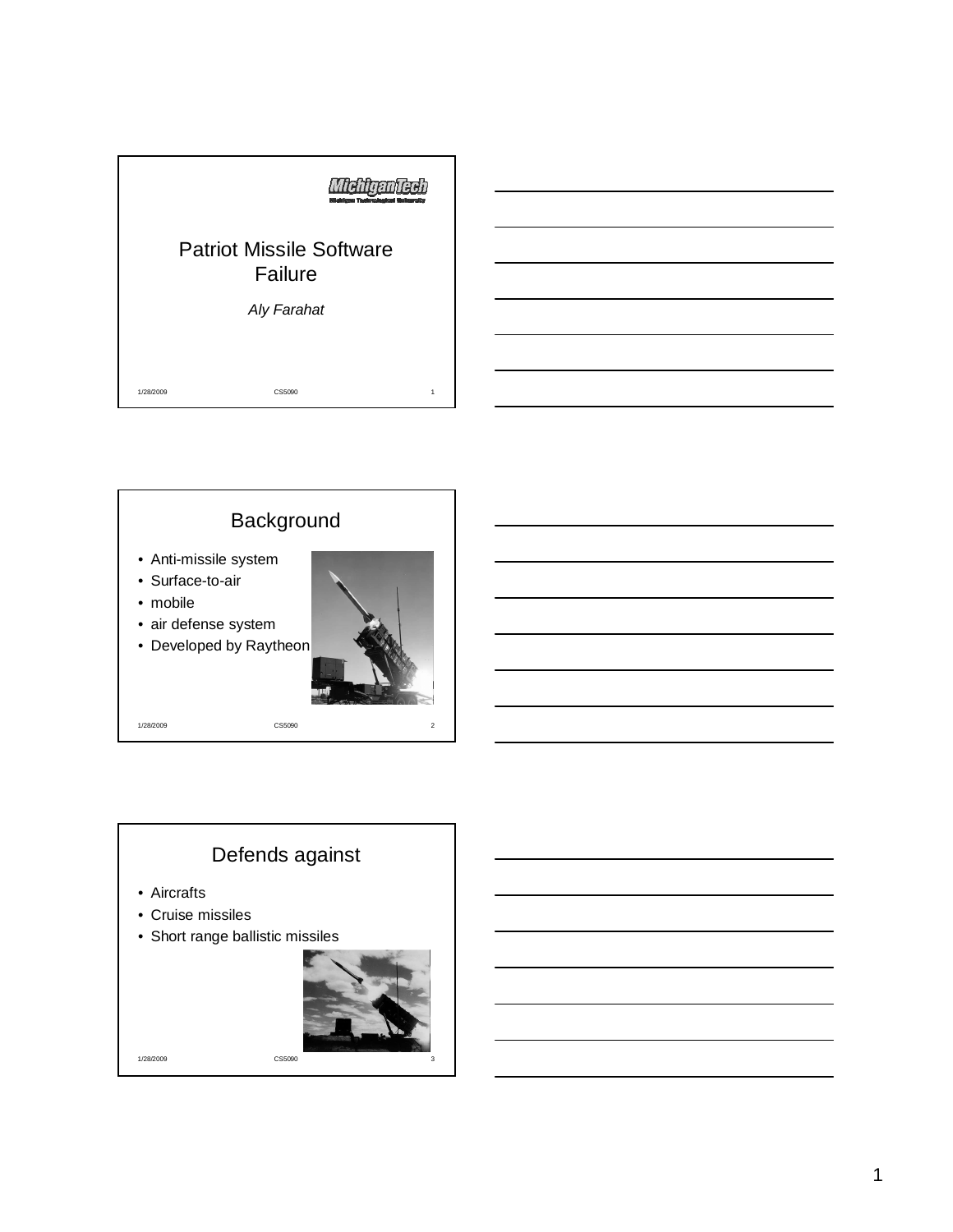



## Failure Reason • Software error in the control and tracking radar system of the weapon • Conversion from integral units of time to floating point representation rounded off the number

- 1/10 in binary has a non-terminating expansion
- 100 hours of continuous run caused a time shift of 0.43 s

1/28/2009 CS5090 5

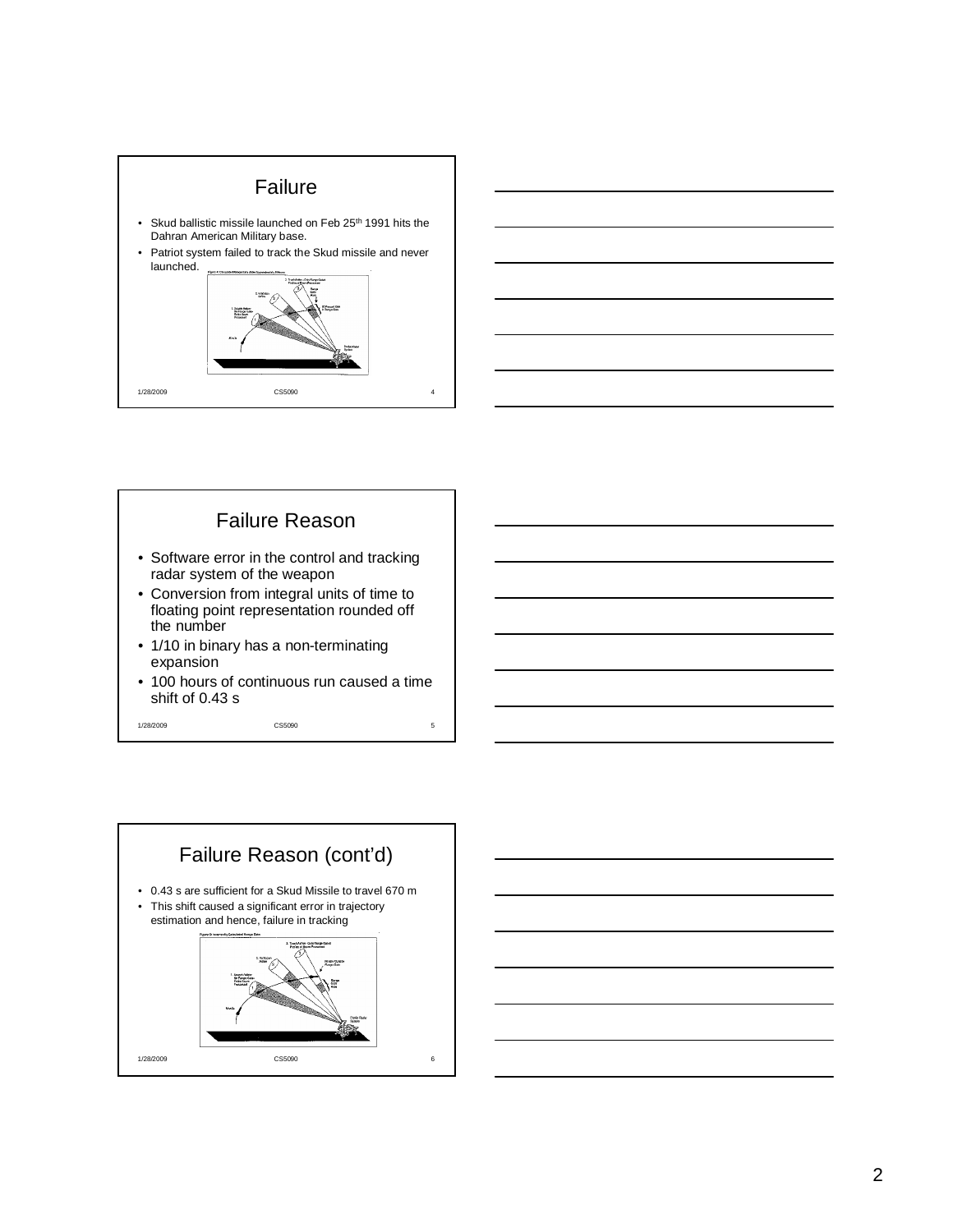

## Means of Avoidance

- A bug fix was already available by Feb, 16<sup>th</sup>.
- Ambiguity of "very long operation time"
- Program verification in simulated real-time
- No requirement for operation time >100 hours... Requirements redefinition
- Correct conversion from integer to float should have avoided this failure

1/28/2009 CS5090 8

## Open Questions

- How could addition of fault tolerance avoided this failure?
- Suggest a representation for time to avoid the shift

1/28/2009 CS5090 9